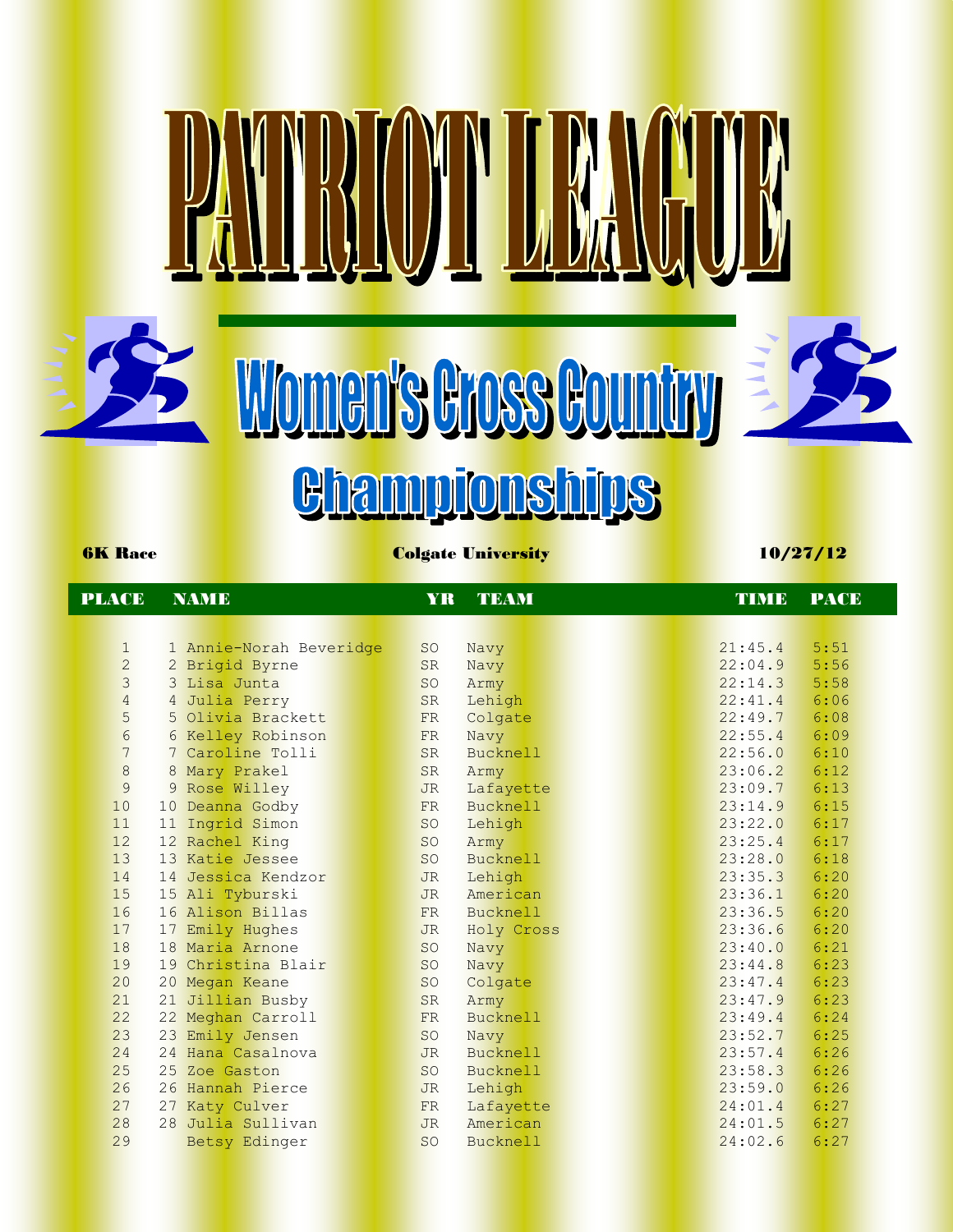| 30 | Becky Snelson            | <b>SO</b> | <b>Bucknell</b> | 24:06.5 | 6:28 |
|----|--------------------------|-----------|-----------------|---------|------|
| 31 | 29 Tori Berard           | <b>SR</b> | Lehigh          | 24:10.0 | 6:29 |
| 32 | 30 Meghan Harvey         | FR        | Navy            | 24:15.5 | 6:31 |
| 33 | 31 Amanda Gosselin       | SR        | Lehigh          | 24:15.8 | 6:31 |
| 34 | 32 Carlie Skellington    | FR        | Lehigh          | 24:18.8 | 6:32 |
| 35 | 33 Sandra Van Den Heuvel | <b>JR</b> | Holy Cross      | 24:20.8 | 6:32 |
| 36 | Elizabeth Weiler         | FR        | Lehigh          | 24:25.7 | 6:34 |
| 37 | Autumn Greba             | FR        | Navy            | 24:29.0 | 6:34 |
| 38 | 34 Kelly Kingma          | <b>JR</b> | Army            | 24:29.8 | 6:35 |
| 39 | Amanda Mulkey            | FR        | Navy            | 24:29.8 | 6:35 |
| 40 | Leah Goeke               | <b>SR</b> | <b>Bucknell</b> | 24:31.3 | 6:35 |
| 41 | Paige Miller             | <b>SO</b> | Navy            | 24:31.9 | 6:35 |
| 42 | Arielle Weiner           | FR        | Lehigh          | 24:37.7 | 6:37 |
| 43 | 35 Holland Reynolds      | FR        | Colgate         | 24:39.4 | 6:37 |
| 44 | Emily Waksmunski         | <b>JR</b> | <b>Bucknell</b> | 24:41.6 | 6:38 |
| 45 | 36 Grace Watters         | <b>SO</b> | Lafayette       | 24:41.6 | 6:38 |
| 46 | 37 Amanda Waldron        | <b>JR</b> | Holy Cross      | 24:41.8 | 6:38 |
| 47 | Mary Carter Jordan       | <b>JR</b> | Navy            | 24:47.0 | 6:39 |
| 48 | 38 Carly Birkhold        | <b>JR</b> | American        | 24:50.9 | 6:40 |
| 49 | 39 Ashtin Kurz           | <b>SO</b> | Army            | 24:52.1 | 6:41 |
| 50 | 40 Caroline Carley       | FR        | Holy Cross      | 24:54.1 | 6:41 |
| 51 | Ashley Welker            | FR        | Navy            | 25:03.1 | 6:44 |
| 52 | Shannon Nelson           | <b>SO</b> | Lehigh          | 25:04.6 | 6:44 |
| 53 | Beth Braunegg            | <b>JR</b> | <b>Bucknell</b> | 25:05.5 | 6:44 |
| 54 | 41 Abigail Mitchell      | <b>SO</b> | Holy Cross      | 25:15.0 | 6:47 |
| 55 | 42 Caroline Davidson     | FR        | Colgate         | 25:23.3 | 6:49 |
| 56 | 43 Krystal Foster        | <b>JR</b> | American        | 25:28.1 | 6:50 |
| 57 | Jennifer Markham         | FR        | Lehigh          | 25:33.6 | 6:52 |
| 58 | 44 Katrina Mecklenburg   | <b>SO</b> | Army            | 25:35.7 | 6:52 |
| 59 | 45 Emily Hanrahan        | <b>SO</b> | Colgate         | 25:36.0 | 6:52 |
| 60 | 46 Julissa Muschlitz     | <b>SR</b> | Lafayette       | 25:42.3 | 6:54 |
| 61 | 47 Kelseagh Budris       | FR        | American        | 25:45.0 | 6:55 |
| 62 | 48 Katherine Holdridge   | FR        | Holy Cross      | 25:48.9 | 6:56 |
| 63 | Katherine Howley         | <b>JR</b> | Lehigh          | 25:55.3 | 6:58 |
| 64 | 49 Olivia Dibiasio       | FR        | American        | 26:03.1 | 7:00 |
| 65 | 50 Elizabeth Troisi      | <b>JR</b> | Lafayette       | 26:06.9 | 7:01 |
| 66 | 51 Ellen Callahan        | <b>SR</b> | Colgate         | 26:09.5 | 7:01 |
| 67 | Alexandra Sutherland     | <b>JR</b> | Army            | 26:12.8 | 7:02 |
| 68 | 52 Gabrielle Lebihan     | FR        | Colgate         | 26:14.8 | 7:03 |
| 69 | 53 Simran Bains          | <b>SO</b> | Lafayette       | 26:50.5 | 7:12 |
| 70 | 54 Zoe Nagasing          | FR        | Lafayette       | 27:00.0 | 7:15 |
| 71 | 55 Kerry Dunne           | <b>JR</b> | Holy Cross      | 28:03.6 | 7:32 |
| 72 | Virginia Kain            | FR        | Colgate         | 28:42.1 | 7:42 |
|    |                          |           |                 |         |      |

### MORE RESULTS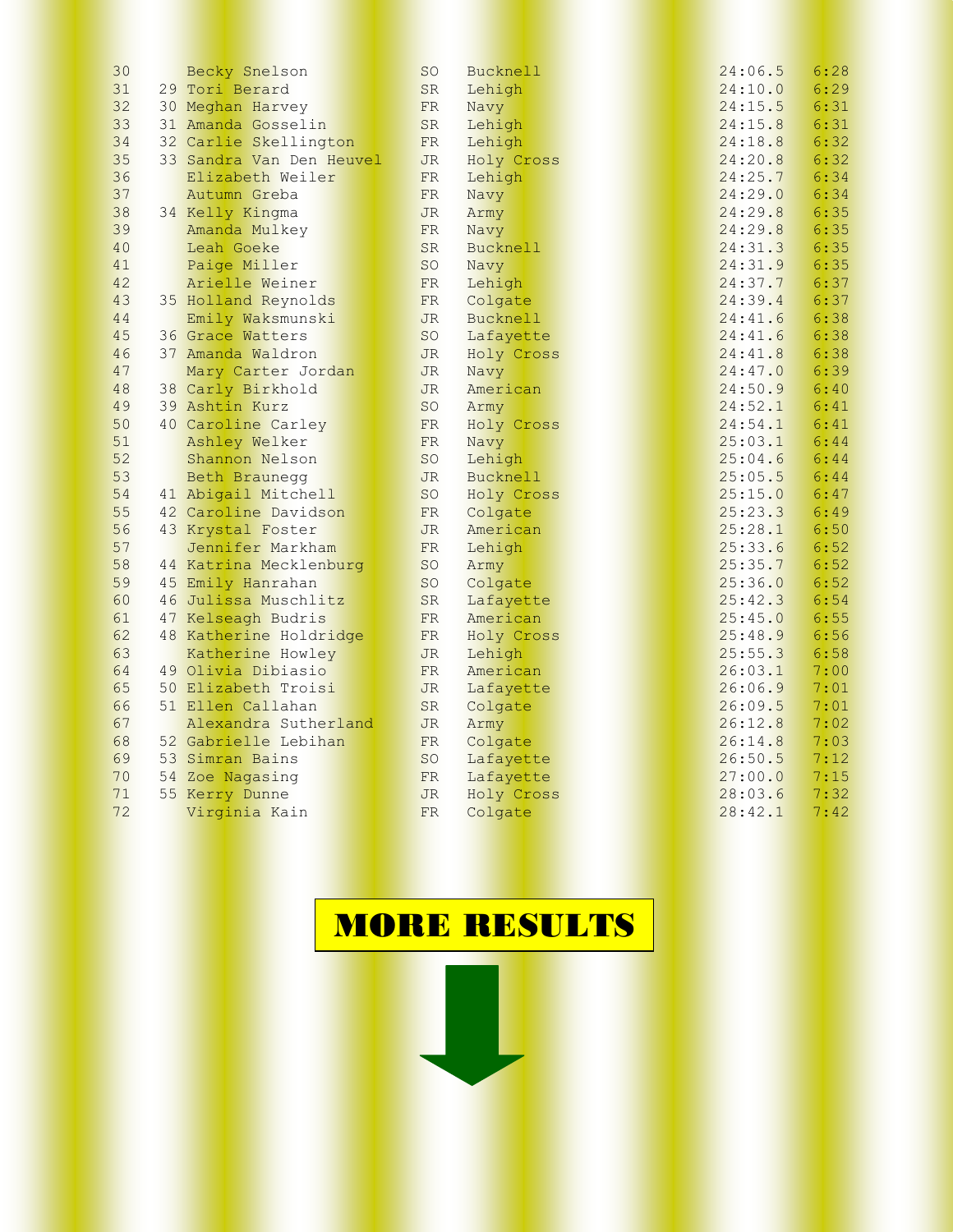## TEAM SCORE

| l. |                                      | <b>Navy</b>     | (22:50.1)                             | 114:10.5         | 1:59.4)            | <b>Total: Points 46</b>  |  |
|----|--------------------------------------|-----------------|---------------------------------------|------------------|--------------------|--------------------------|--|
|    | PLACE                                |                 | <b>NAMB</b>                           | YR               | TIMB               |                          |  |
|    | $\mathbf{1}$<br>$\mathbf{1}$         |                 | Annie-Norah Beveridge SO              |                  | 21:45.4            |                          |  |
|    | $\overline{2}$<br>$\mathbf{2}$       |                 | Brigid Byrne                          | ${\rm SR}$       | 22:04.9            |                          |  |
|    | 3<br>6                               |                 | Kelley Robinson                       | FR               | 22:55.4            |                          |  |
|    | $\overline{4}$<br>18                 |                 | Maria Arnone                          | SO <sub>1</sub>  | 23:40.0            |                          |  |
|    | 5<br>19                              |                 | Christina Blair                       | SO               | 23:44.8            |                          |  |
|    | 6<br>(23)<br>7                       |                 | Emily Jensen                          | SO               | 23:52.7            |                          |  |
|    | (30)                                 |                 | Meghan Harvey                         | FR               | 24:15.5            |                          |  |
| 2. |                                      | <b>Bucknell</b> | (23:25.0)                             |                  | 0:53.4<br>117:04.8 | <b>Total: Points 68</b>  |  |
|    | PLACE                                |                 | <b>NAMIE</b>                          | YR               | TIMB               |                          |  |
|    | $\overline{7}$<br>$\mathbf{1}$       |                 | Caroline Tolli                        | SR               | 22:56.0            |                          |  |
|    | $\overline{2}$<br>10                 |                 | Deanna Godby                          | FR               | 23:14.9            |                          |  |
|    | 3<br>13                              |                 | Katie Jessee                          | SO               | 23:28.0            |                          |  |
|    | $\overline{4}$<br>16                 |                 | Alison Billas                         | FR               | 23:36.5            |                          |  |
|    | 5<br>22                              |                 | Meghan Carroll                        | FR               | 23:49.4            |                          |  |
|    | 6<br>(24)                            |                 | Hana Casalnova                        | JR               | 23:57.4            |                          |  |
|    | 7<br>(25)                            |                 | Zoe Gaston                            | SO               | 23:58.3            |                          |  |
| 3. |                                      | <b>Army</b>     | (23:24.8                              | 117:03.6         | 2:15.5)            | <b>Total: Points 78</b>  |  |
|    | PLACE                                |                 | <b>NAMIE</b>                          | YR               | TIMB               |                          |  |
|    | 3<br>1                               |                 | Lisa Junta                            | SO               | 22:14.3            |                          |  |
|    | $\overline{2}$<br>$\boldsymbol{8}$   |                 | Mary Prakel                           | SR               | 23:06.2            |                          |  |
|    | 3<br>12                              |                 | Rachel King                           | SO <sub>1</sub>  | 23:25.4            |                          |  |
|    | $\overline{4}$<br>21                 |                 | Jillian Busby                         | ${\rm SR}$       | 23:47.9            |                          |  |
|    | 5<br>34                              |                 | Kelly Kingma                          | JR               | 24:29.8            |                          |  |
|    | $6\phantom{.}6$<br>(39)              |                 | Ashtin Kurz                           | SO               | 24:52.1            |                          |  |
|    | 7<br>(44)                            |                 | Katrina Mecklenburg                   | SO <sub>1</sub>  | 25:35.7            |                          |  |
| 4. |                                      | Lehigh          | (23:33.6)                             | 117:47.7         | 1:28.6             | <b>Total: Points 84</b>  |  |
|    | <b>PLACE</b>                         |                 | <b>NAME</b>                           | YR               | <b>TYMD</b>        |                          |  |
|    | $\overline{4}$<br>1                  |                 | Julia Perry                           | SR               | 22:41.4            |                          |  |
|    | $\overline{2}$<br>11                 |                 | Ingrid Simon                          | SO               | 23:22.0            |                          |  |
|    | $\overline{3}$<br>14                 |                 | Jessica Kendzor                       | JR               | 23:35.3            |                          |  |
|    | $\overline{4}$<br>26                 |                 | Hannah Pierce                         | JR               | 23:59.0            |                          |  |
|    | 5<br>29                              |                 | Tori Berard                           | ${\rm SR}$       | 24:10.0            |                          |  |
|    | $6\phantom{.}6$<br>(31)<br>7<br>(32) |                 | Amanda Gosselin<br>Carlie Skellington | SR<br>${\rm FR}$ | 24:15.8<br>24:18.8 |                          |  |
|    |                                      |                 |                                       |                  |                    |                          |  |
| 5. |                                      | <b>Colgate</b>  | (24:27.2)                             | 122:15.8         | 2:46.3             | <b>Total: Points 147</b> |  |
|    | PLACE                                |                 | <b>NAME</b>                           | YR               | TIMB               |                          |  |
|    | 5<br>1                               |                 | Olivia Brackett                       | FR               | 22:49.7            |                          |  |
|    | $\overline{2}$<br>20                 |                 | Megan Keane                           | SO <sub>1</sub>  | 23:47.4            |                          |  |
|    | 3<br>35                              |                 | Holland Reynolds                      | ${\rm FR}$       | 24:39.4            |                          |  |
|    | $\overline{4}$<br>42                 |                 | Caroline Davidson                     | ${\rm FR}$       | 25:23.3            |                          |  |
|    | 5<br>45                              |                 | Emily Hanrahan                        | SO <sub></sub>   | 25:36.0            |                          |  |
|    | $6\,$<br>(51)                        |                 | Ellen Callahan                        | ${\rm SR}$       | 26:09.5            |                          |  |
|    | $7\phantom{.}$<br>(52)               |                 | Gabrielle Lebihan                     | FR               | 26:14.8            |                          |  |